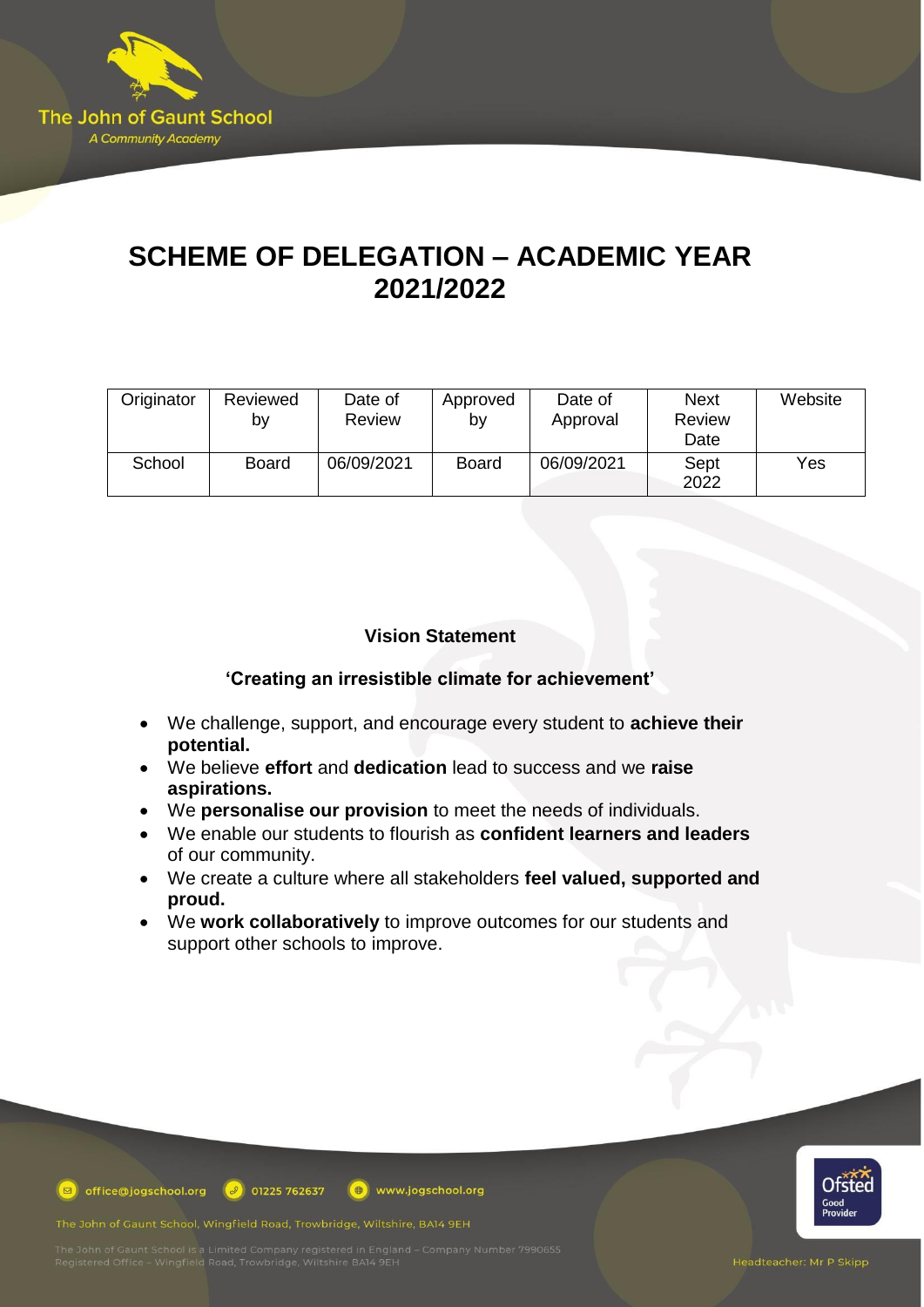# **INTRODUCTION**

The Scheme has been developed to clarify the responsibilities and powers of the governors and members of staff employed at the school in respect of key aspects of the management of the school and to ensure compliance with legal requirements and the Academy Articles and Funding Agreement, all of which have precedence over this document in case of contradictions.

The delegations set out in this Scheme are delegated to the specified committees of the governing body and postholders employed at the school.

Delegations cannot be exercised other than by the designated person or committee unless otherwise directed or agreed by the governing body.

In the absence or incapacity of the Headteacher, the delegations stand delegated to the Deputy Headteacher, unless otherwise directed or agreed by the governing body. In the absence or incapacity of a postholder, other than the Headteacher, the delegations stand delegated to the Headteacher, unless otherwise directed or agreed by the governing body.

Instead of exercising her/his delegated powers, a postholder or committee may refer a matter to the appropriate committee or governing body.

The Scheme will be reviewed at the first meeting in each academic year and is made without prejudice to the powers and duties of the Members, the Governing Body and its committees.

#### **THE MEMBERS**

The members of the Academy, including the Chair of Governors, have no other obligations in that role beyond what is prescribed in the Articles, including:-

- May amend the articles of association subject to any restrictions in the articles, the funding agreement or charity law
- May in certain circumstances, appoint new members or remove existing members
- have powers to appoint and remove trustees in certain circumstances
- may, by special resolution, issue direction to the trustees to take a specific action
- appoint the trust's auditors and receive the trust's audited annual accounts (subject to the Companies Act)
- have power to change the name of the company and, ultimately, wind up the academy trust.
- Holding meetings including an Annual General Meeting

#### **THE FULL GOVERNING BODY**

The composition of the governing body comprises of:

- 1 LA governor
- up to 10 Appointed governors
- at least 2 Parent governors
- 5 staff governors to include Headteacher, 1 teacher and 1 non teaching member of staff
- 1 Clerk (non-voting)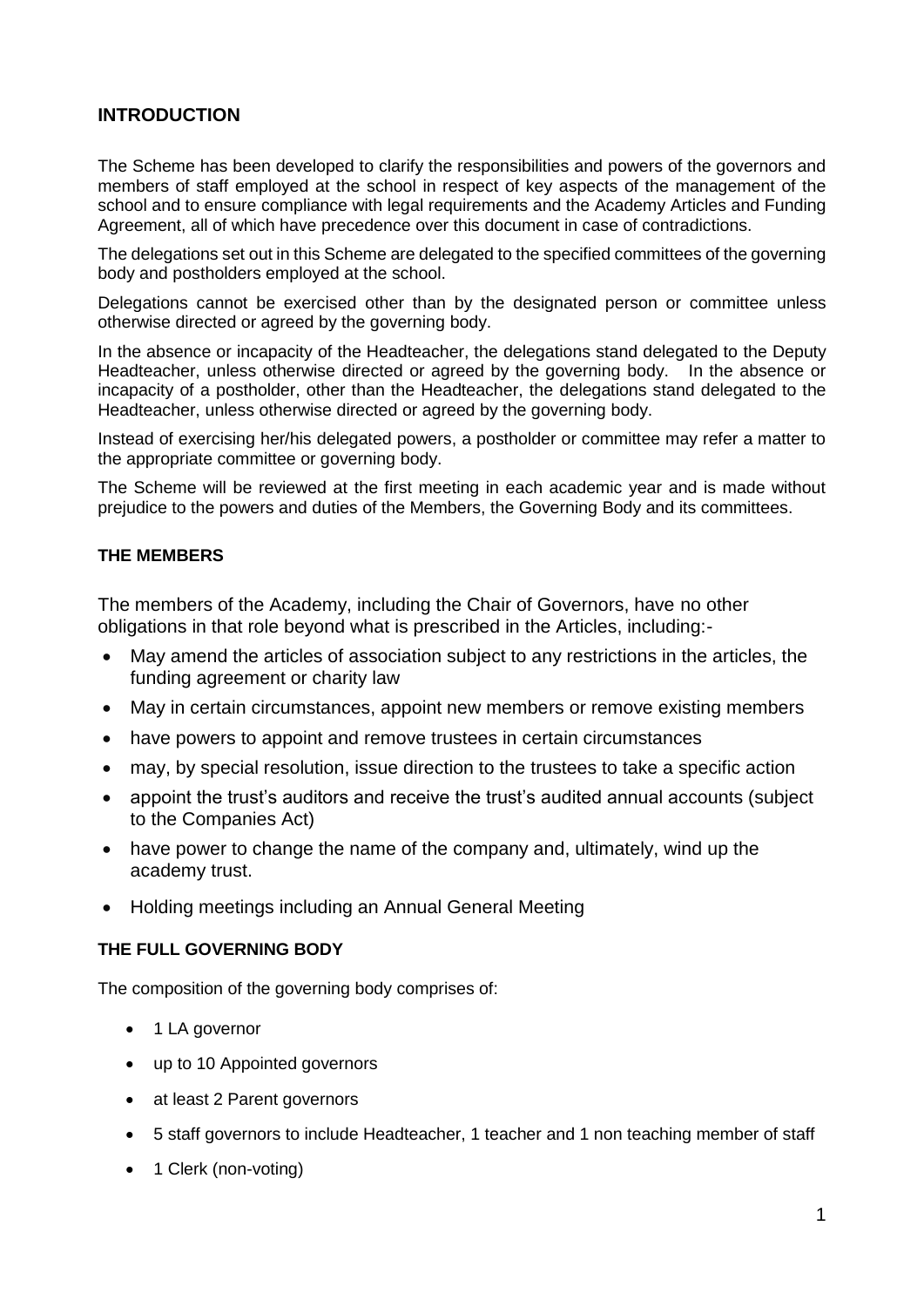- 1 Deputy Headteacher (non-voting)
- 1 Finance & Business Manager (non-voting)
- up to 3 Co-opted governors

## **GENERAL STRUCTURE**

- The governing body will elect a chairperson and vice chairperson at the first meeting of each school year. Governors will be invited to nominate themselves before the date of the first governing body meeting. (Employees at the school are not eligible for election.) The term of office for each is one year.
- All governors are expected to be a member of at least one committee.
- Each committee should elect a chairperson at the beginning of each school year. The term of office is one year.
- The quorum for a meeting of a committee shall be any three governors.
- Seven days' notice should be given of any committee meetings.
- The governing body should appoint clerks to all committees. All committees must be clerked by one of their members or by an appointed clerk (not the Headteacher).
- Names of governors and others present should be recorded.
- Committee minutes must be signed as approved by the chair of the committee.
- Copies of committee minutes should be circulated to all members of the governing body.
- Any member of the governing body may attend the meeting of any Committee as a nonvoting observer.
- Only governors who are members of the committee being attended have the right to vote at that meeting.
- No vote may be taken unless the majority present are members of the governing body.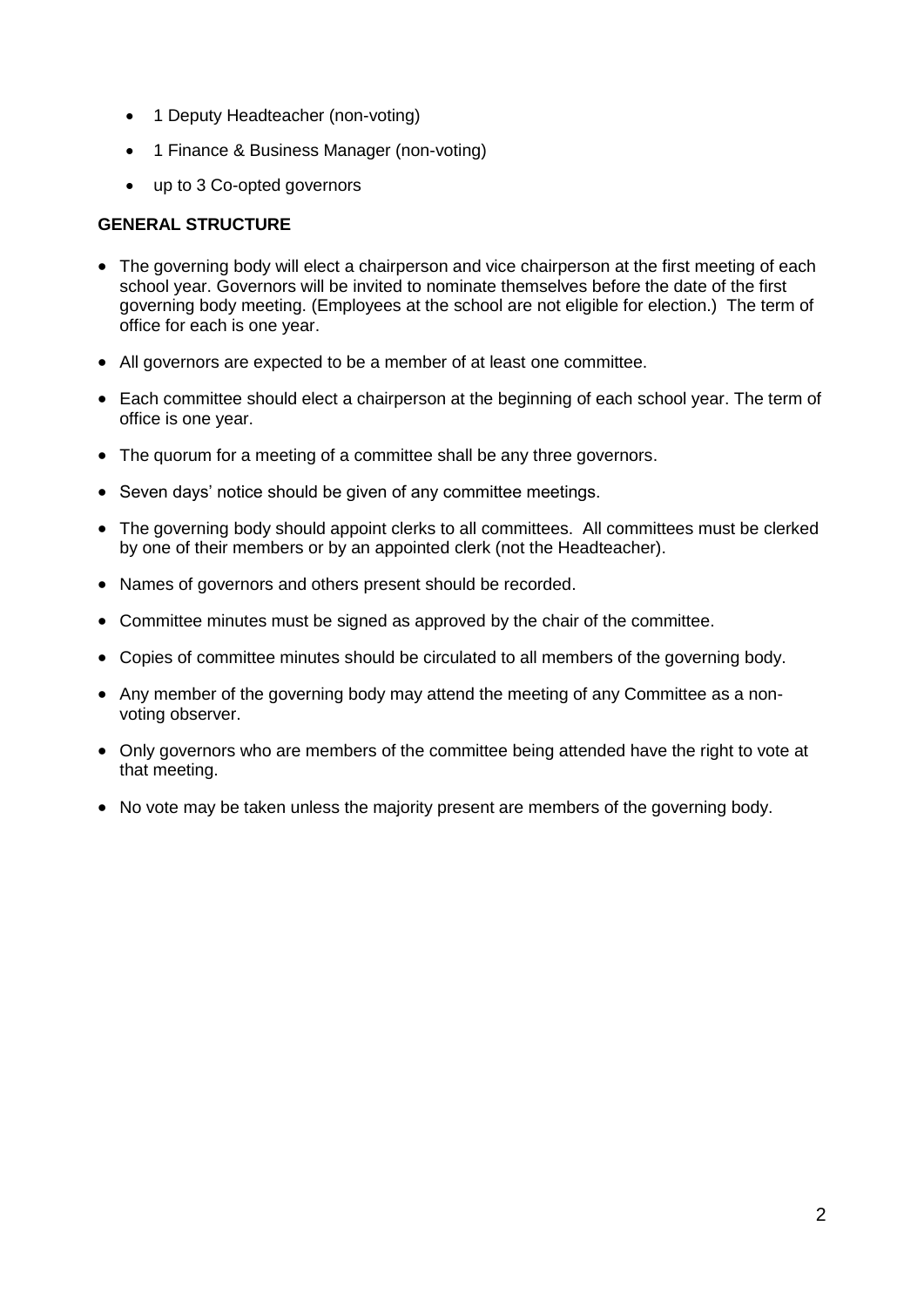# **KEY**

The use of ticks shows that decisions **can be taken** by various groups or individuals as detailed below:

**Level 1**: Decision to be taken by **full governing body Level 2**: Decision to be delegated to a **committee** of the governing body **Level 3**: Decision to be delegated to an **individual governor Level 4**: Decision to be delegated to **head**.

The use of crosses shows that decisions **cannot be taken** by the indicated group or individual.

Special Committee comprising experienced governors set up as required.

|                         |                | Actions                                                                                                                                                                        | <b>Decision Level</b>                                                                                                      |                           |   |                           |
|-------------------------|----------------|--------------------------------------------------------------------------------------------------------------------------------------------------------------------------------|----------------------------------------------------------------------------------------------------------------------------|---------------------------|---|---------------------------|
| <b>Key Function</b>     | <b>No</b>      | <b>Tasks</b>                                                                                                                                                                   | 1                                                                                                                          | 2                         | 3 | 4                         |
| <b>Strategy</b>         |                | Agree long term vision and strategic plan                                                                                                                                      | $\checkmark$                                                                                                               |                           |   |                           |
| <b>Information</b>      | $\mathbf{1}$   | To provide information to be published by<br>governing bodies (in so far as approval of<br>the school prospectus)                                                              | ✓                                                                                                                          |                           |   | X                         |
|                         | $\overline{2}$ | Make available a procedure for dealing with<br>complaints.                                                                                                                     |                                                                                                                            |                           |   |                           |
|                         | 3              | Agree the Freedom Of Information Act<br>(FOIA) publication scheme and access<br>policy                                                                                         | ✓                                                                                                                          |                           |   |                           |
|                         | $\overline{4}$ | Ensure that employees at the academy are<br>able to comply with requests for information<br>under the FOIA and register annually with<br>the Information Commissioner's Office |                                                                                                                            |                           |   | ✓                         |
|                         | 5              | Establish a data protection policy and<br>review it at least every two years                                                                                                   | ✓                                                                                                                          |                           |   |                           |
| General                 | 6              | To ensure that the school meets for 380<br>sessions in a school year                                                                                                           | ✓                                                                                                                          |                           |   | ✓                         |
|                         | $\overline{7}$ | To ensure that the school lunch nutritional<br>standards are met                                                                                                               |                                                                                                                            | R&A                       |   | ✓                         |
| <b>GB</b><br>procedures | 8              | To appoint (and remove) the chair and vice-<br>chair of a permanent or a temporary<br>governing body                                                                           | ✓                                                                                                                          | X                         | X | X                         |
|                         | 9              | To appoint and dismiss the clerk to the<br>governors                                                                                                                           | ✓                                                                                                                          | X                         | X | X                         |
|                         | 10             | To hold a governing body meeting at least<br>three times in a school year or a meeting of<br>the temporary governing body as often as<br>may be required                       | ✓                                                                                                                          | X                         | X | X                         |
|                         | 11             | To appoint and remove co-opted, including<br>temporary additional governors.                                                                                                   | ✓                                                                                                                          | $\boldsymbol{\mathsf{X}}$ | X | $\boldsymbol{\mathsf{X}}$ |
|                         | 12             | Agree suspension or removal of governors                                                                                                                                       | Depending on governor category,<br>where the articles allow this at all, it<br>is done by the body that appointed<br>them. |                           |   |                           |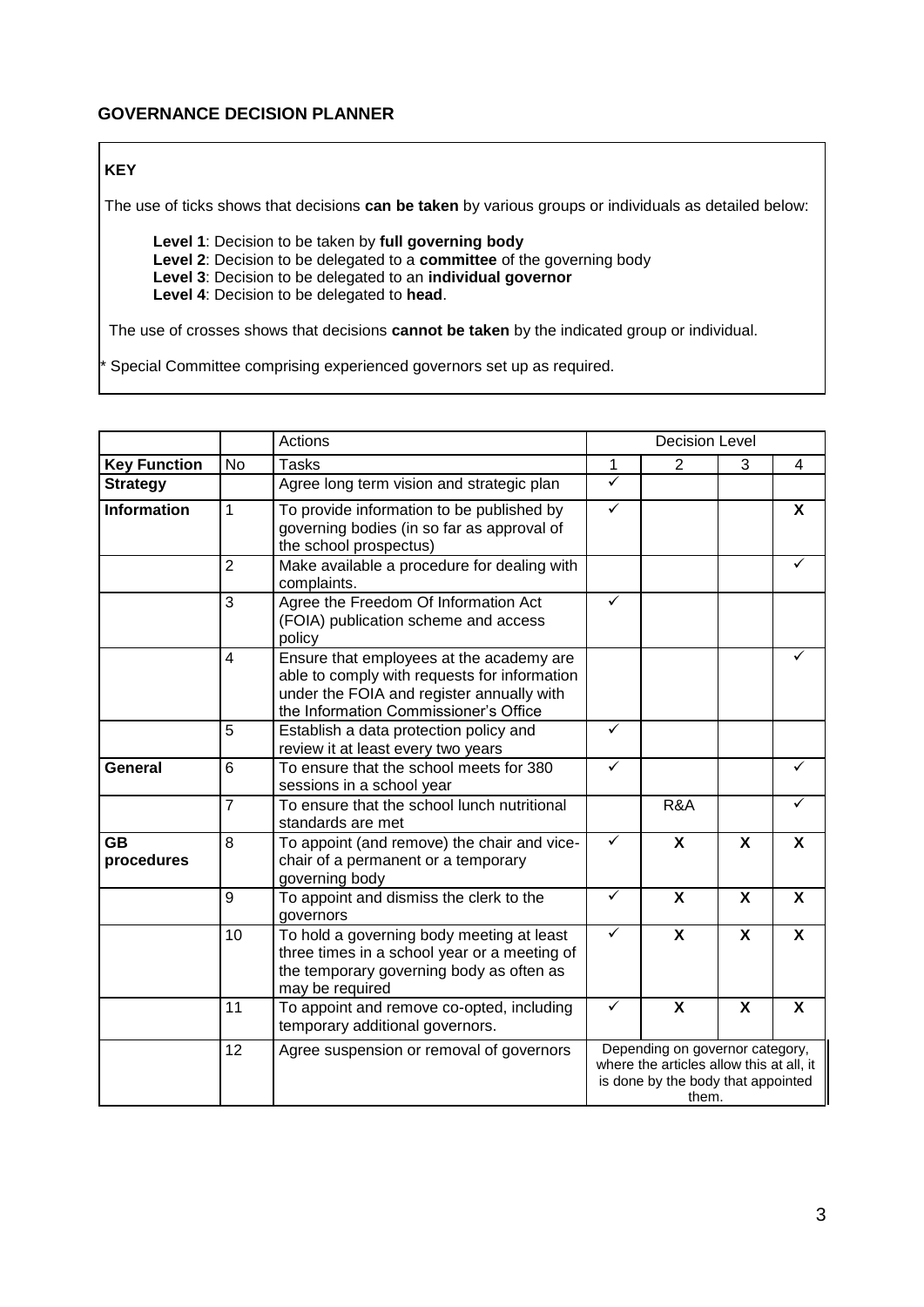|                                      |                | Actions                                                                                                                                                                                                                                                                                                                                                                                                                                                                                              | <b>Decision Level</b> |                     |                      |   |  |
|--------------------------------------|----------------|------------------------------------------------------------------------------------------------------------------------------------------------------------------------------------------------------------------------------------------------------------------------------------------------------------------------------------------------------------------------------------------------------------------------------------------------------------------------------------------------------|-----------------------|---------------------|----------------------|---|--|
| <b>Key Function</b>                  | No             | <b>Tasks</b>                                                                                                                                                                                                                                                                                                                                                                                                                                                                                         | 1                     | 2                   | 3                    | 4 |  |
|                                      | 13<br>14<br>15 | Publication of governors' details on school<br>website.<br>[As a minimum this should include: each<br>governor's (or associate member's) name;<br>category; appointing body; term of office;<br>any committees they serve on; positions<br>they hold such as Chair, Vice Chair, Chair<br>of a Committee. Associate members' voting<br>rights on any committees should also be<br>included]<br>Write and approve Annual Governance<br>Statement<br>Establish and review Governors' Code of<br>Conduct | ✓<br>✓                |                     | Chair                |   |  |
|                                      | 16             | Establish, publish on website, (and update<br>annually) a register of headteachers',<br>members' and governors' business interests.<br>The register must set out details of any<br>relevant business interests and any other<br>schools at which they govern. It should also<br>detail any relationships between governors<br>and school staff including spouses, partners<br>and relatives and a register of gifts and<br>hospitality                                                               | ✓                     | X                   | $\mathsf{x}$         | X |  |
|                                      | 17             | To approve and set up an Expenses<br>Scheme                                                                                                                                                                                                                                                                                                                                                                                                                                                          | ✓                     |                     |                      | X |  |
|                                      | 18             | To discharge duties in respect of pupils with<br>special needs by appointing a "responsible<br>person" in community, voluntary and<br><b>Foundation Schools</b>                                                                                                                                                                                                                                                                                                                                      |                       |                     | Spec<br>Needs<br>Gov | X |  |
|                                      | 19             | To consider whether or not to exercise<br>delegation of functions to individuals or<br>committees                                                                                                                                                                                                                                                                                                                                                                                                    | ✓                     | X                   | X                    | X |  |
|                                      | 20             | To regulate the GB procedures (where not<br>set out in law)                                                                                                                                                                                                                                                                                                                                                                                                                                          | ✓                     | X                   | X                    | X |  |
|                                      | 21             | Responsibility for minor updates of policies                                                                                                                                                                                                                                                                                                                                                                                                                                                         |                       | Individual<br>Cttee |                      |   |  |
|                                      | 22             | Recommendations to members on<br>appointment of new members and<br>governors                                                                                                                                                                                                                                                                                                                                                                                                                         | ✓                     |                     |                      |   |  |
| <b>School</b><br><b>Organisation</b> | 23             | To draw up instrument of government and<br>any amendments thereafter                                                                                                                                                                                                                                                                                                                                                                                                                                 | ✓                     | X                   | X                    | X |  |
|                                      | 24             | Appoint (and dismiss) the Company<br>Secretary                                                                                                                                                                                                                                                                                                                                                                                                                                                       | ✓                     |                     |                      |   |  |
|                                      | 25             | Determine any functions to be performed by<br>the Company Secretary                                                                                                                                                                                                                                                                                                                                                                                                                                  | $\checkmark$          |                     |                      |   |  |
|                                      | 26             | To publish proposals to change category of<br>school                                                                                                                                                                                                                                                                                                                                                                                                                                                 | $\checkmark$          |                     | X                    | X |  |
|                                      | 27             | To draft a school Action Plan and distribute<br>copies to parents                                                                                                                                                                                                                                                                                                                                                                                                                                    | $\checkmark$          |                     |                      | ✓ |  |
|                                      | 28             | To set the times of school sessions and the<br>dates of school terms and holidays                                                                                                                                                                                                                                                                                                                                                                                                                    | ✓                     |                     |                      | X |  |
| <b>School</b><br><b>Partnerships</b> | 29             | To consider forming and/or ending formal<br>school partnerships                                                                                                                                                                                                                                                                                                                                                                                                                                      | ✓                     |                     |                      |   |  |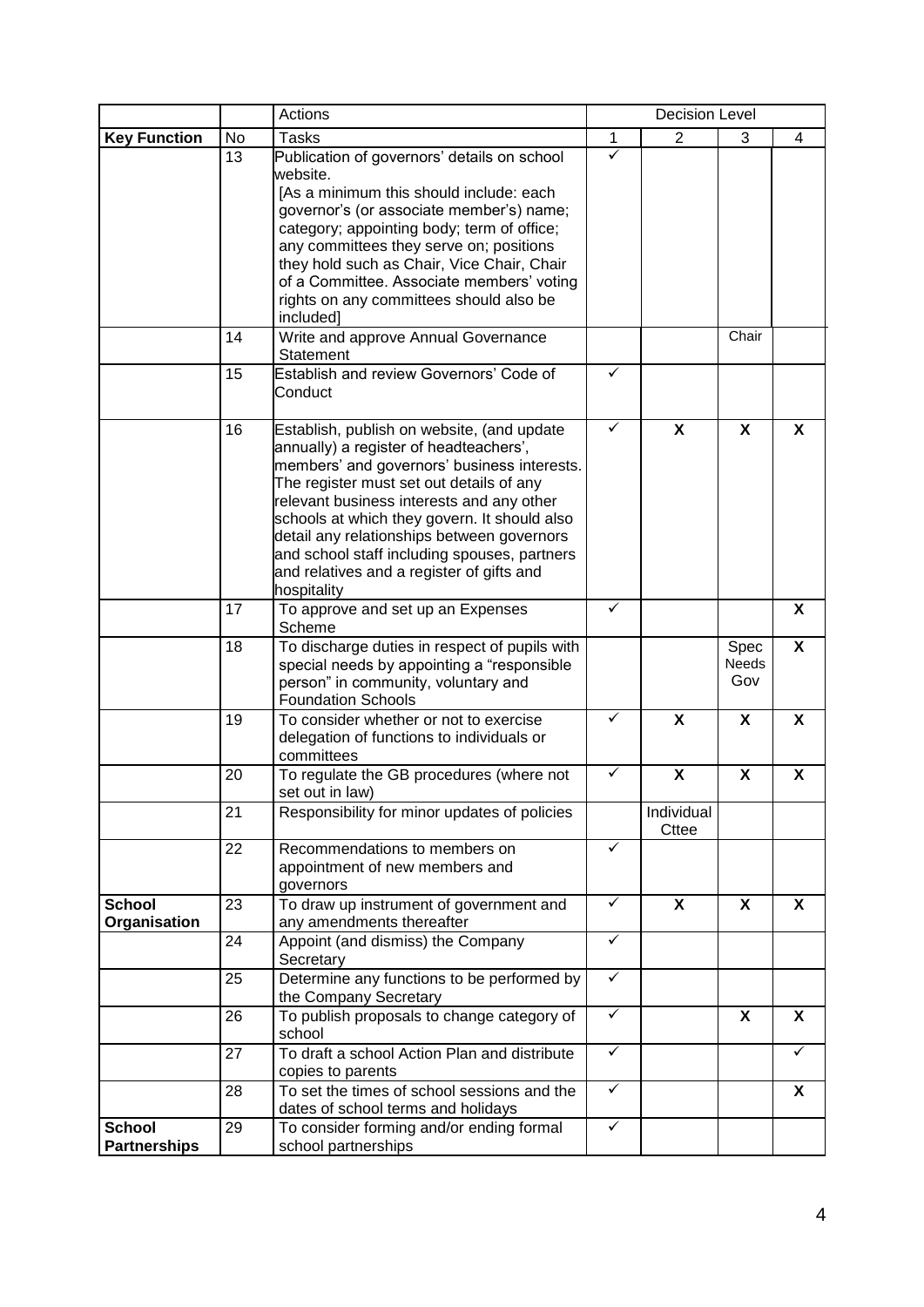|                                                   |    | Actions                                                                                                                                                                   | <b>Decision Level</b> |                           |                              |                           |
|---------------------------------------------------|----|---------------------------------------------------------------------------------------------------------------------------------------------------------------------------|-----------------------|---------------------------|------------------------------|---------------------------|
| <b>Key Function</b>                               | No | <b>Tasks</b>                                                                                                                                                              | 1                     | $\overline{2}$            | 3                            | 4                         |
| <b>Target Setting</b><br>and<br><b>Monitoring</b> | 30 | Scrutinise a range of pupil performance<br>data to evaluate the school's performance,<br>including the OFSTED Data Dashboard                                              |                       | <b>CLES</b>               |                              |                           |
|                                                   | 31 | Agree challenging targets for pupil<br>achievement/attainment, ensuring they are<br>based on outcomes of robust data analysis,<br>and monitor performance against them.   | $\checkmark$          |                           |                              | X                         |
|                                                   | 32 | Scrutinise analysis of examination results<br>and key stage assessments against agreed<br>targets.                                                                        | ✓                     |                           |                              |                           |
|                                                   | 33 | Ensure rigorous assessment processes are<br>in place.                                                                                                                     |                       |                           |                              | ✓                         |
| <b>Staffing</b>                                   | 34 | Ensure that safer recruitment requirements<br>are met                                                                                                                     |                       |                           |                              | ✓                         |
|                                                   | 35 | Head teacher appointments (selection<br>panel and final approval)                                                                                                         | $\checkmark$          | X                         | X                            | X                         |
|                                                   | 36 | Deputy appointments (selection panel and<br>final approval)                                                                                                               | $\checkmark$          | $\boldsymbol{\mathsf{X}}$ | X                            | $\mathbf x$               |
|                                                   | 37 | Appoint selection panel for other members<br>of senior leadership team                                                                                                    |                       |                           | Chair                        | $\checkmark$              |
|                                                   | 38 | Determine the head teacher appraisal<br>process                                                                                                                           | $\checkmark$          |                           |                              |                           |
|                                                   | 39 | Appoint other teachers                                                                                                                                                    |                       |                           |                              | $\checkmark$              |
|                                                   | 40 | Appoint non teaching staff                                                                                                                                                |                       |                           |                              | $\checkmark$              |
|                                                   | 41 | Pay discretions                                                                                                                                                           |                       |                           | Chair<br>of<br>Reso<br>urces | X                         |
|                                                   | 42 | Establishing disciplinary/capability<br>procedures                                                                                                                        |                       | R&A                       |                              | ✓                         |
|                                                   | 43 | Dismissal of headteacher (GB must act<br>through Dismissal Committee)                                                                                                     |                       | Spec<br>Cttee*            |                              | X                         |
|                                                   | 44 | Dismissal of other staff (GB must act<br>through Dismissal Committee but normally<br>delegated to head)                                                                   |                       | Spec<br>Cttee*            |                              |                           |
|                                                   | 45 | Suspending head                                                                                                                                                           |                       |                           | Chair                        | X                         |
|                                                   | 46 | Suspending staff (except head)                                                                                                                                            |                       |                           | Chair                        | $\checkmark$              |
|                                                   | 47 | Ending suspension (head)                                                                                                                                                  |                       |                           | Chair                        | X                         |
|                                                   | 48 | Ending suspension (except head)                                                                                                                                           |                       |                           | Chair                        | $\checkmark$              |
|                                                   | 49 | Determining staff complement                                                                                                                                              |                       | R&A                       |                              | $\checkmark$              |
|                                                   | 50 | Determining dismissal payments/ early<br>retirement                                                                                                                       |                       | R&A                       |                              | X                         |
|                                                   | 51 | Fulfil role expected of governing bodies in<br>adopted procedures for staffing issues e.g.<br>discipline, capability, grievance,<br>redundancy, termination of employment | ✓                     | ✓                         |                              | $\boldsymbol{\mathsf{X}}$ |
| Performance<br><b>Management</b>                  | 52 | To formulate and establish performance<br>management and pay policies                                                                                                     |                       | Consult                   |                              | X                         |
|                                                   | 53 | To implement the performance<br>management and pay policies                                                                                                               |                       |                           |                              | ✓                         |
|                                                   | 54 | To review annually the performance<br>management and pay policies                                                                                                         | ✓                     |                           |                              | X                         |
|                                                   | 55 | Make teachers' pay progression decisions<br>following recommendations of head teacher                                                                                     |                       | Pay<br>Cttee              |                              | X                         |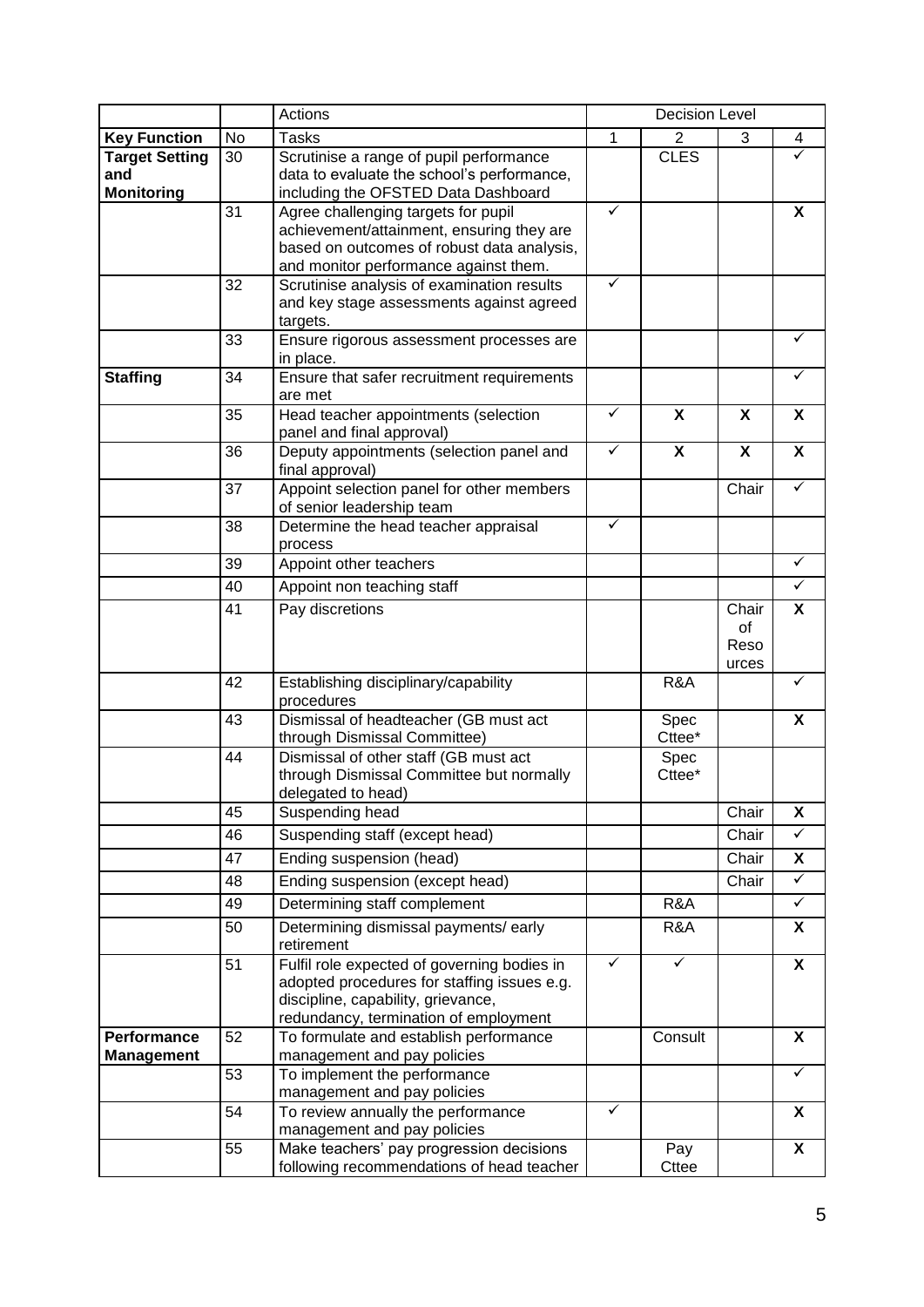|                                     |    | Actions                                                                                                                                                                                      | <b>Decision Level</b> |                        |   |              |
|-------------------------------------|----|----------------------------------------------------------------------------------------------------------------------------------------------------------------------------------------------|-----------------------|------------------------|---|--------------|
| <b>Key Function</b>                 | No | <b>Tasks</b>                                                                                                                                                                                 | $\mathbf{1}$          | $\overline{2}$         | 3 | 4            |
| Pupils,<br>parents and<br>community | 56 | To ensure provision of free school meals to<br>those pupils meeting the criteria                                                                                                             |                       | R&A                    |   | X            |
| <b>Admissions</b>                   | 57 | Ensure that all the mandatory provisions of<br>the School Admissions Code (2012) are<br>implemented.                                                                                         |                       |                        |   | ✓            |
| <b>Curriculum</b>                   | 58 | Ensure appropriate curriculum taught to all<br>pupils and to consider any disapplication for<br>pupil(s)                                                                                     |                       | <b>CLES</b>            |   | ✓            |
|                                     | 59 | To draft curriculum policy                                                                                                                                                                   | X                     | X                      | X | ✓            |
|                                     | 60 | To implement curriculum policy                                                                                                                                                               |                       |                        |   | $\checkmark$ |
|                                     | 61 | To agree and monitor curriculum policy                                                                                                                                                       | $\checkmark$          |                        |   | X            |
|                                     | 62 | Responsible for standards of teaching                                                                                                                                                        |                       |                        |   | $\checkmark$ |
|                                     | 63 | To decide which subject options should be<br>taught having regard to resources, and<br>implement provision for flexibility in the<br>curriculum (including activities outside<br>school day) |                       | <b>CLES</b>            |   | ✓            |
|                                     | 64 | Responsibility for individual child's<br>education                                                                                                                                           |                       |                        |   | ✓            |
|                                     | 65 | Provision of sex education - make and<br>keep up to date a written policy                                                                                                                    |                       | S&C and<br><b>CLES</b> |   | X            |
|                                     | 66 | To prohibit political indoctrination and<br>ensuring the balanced treatment of political<br>issues                                                                                           |                       |                        |   |              |
|                                     | 67 | To draw up a charging and remissions<br>policy for activities (non-national curriculum<br>based)                                                                                             | ✓                     |                        |   |              |
|                                     | 68 | Responsibility for ensuring provision of RE<br>in line with school's basic curriculum (all<br>schools)                                                                                       |                       | <b>CLES</b>            |   |              |
| <b>Collective</b><br>Worship        | 69 | To make application to the advisory<br>councils, SACRE, concerning the<br>requirements for collective worship (schools<br>without a religious character) to disapply                         | ✓                     | X                      | X |              |
|                                     | 70 | Arrangements for collective worship<br>(schools without religious character                                                                                                                  | ✓                     | X                      | X | ✓            |
| Safeguarding                        | 71 | <b>Approve Child Protection Policy</b>                                                                                                                                                       | $\checkmark$          |                        |   |              |
|                                     | 72 | Review effectiveness of Child Protection<br>Policy at least annually                                                                                                                         |                       | S&C                    |   |              |
|                                     | 73 | Ensure effectiveness of record keeping<br>related to safeguarding responsibilities,<br>including maintenance of central record of<br>recruitment and vetting checks                          |                       |                        |   | ✓            |
|                                     | 74 | Consider School's annual safeguarding<br>audit and monitor subsequent actions.                                                                                                               |                       | S&C                    |   |              |
|                                     | 75 | Ensure that school policy and procedures<br>for looked after children are consistent with<br>the measures set out in statutory guidance                                                      |                       |                        |   |              |
| <b>Exclusions</b><br>and Behaviour  | 76 | Draft a school behaviour and discipline<br>policies and publicise to staff, students, and<br>parents                                                                                         |                       | S&C                    | X | X            |
|                                     | 77 | To exclude a pupil for one or more fixed<br>terms (not exceeding 15 days in total in a<br>year) or permanently.                                                                              | X                     | X                      | X |              |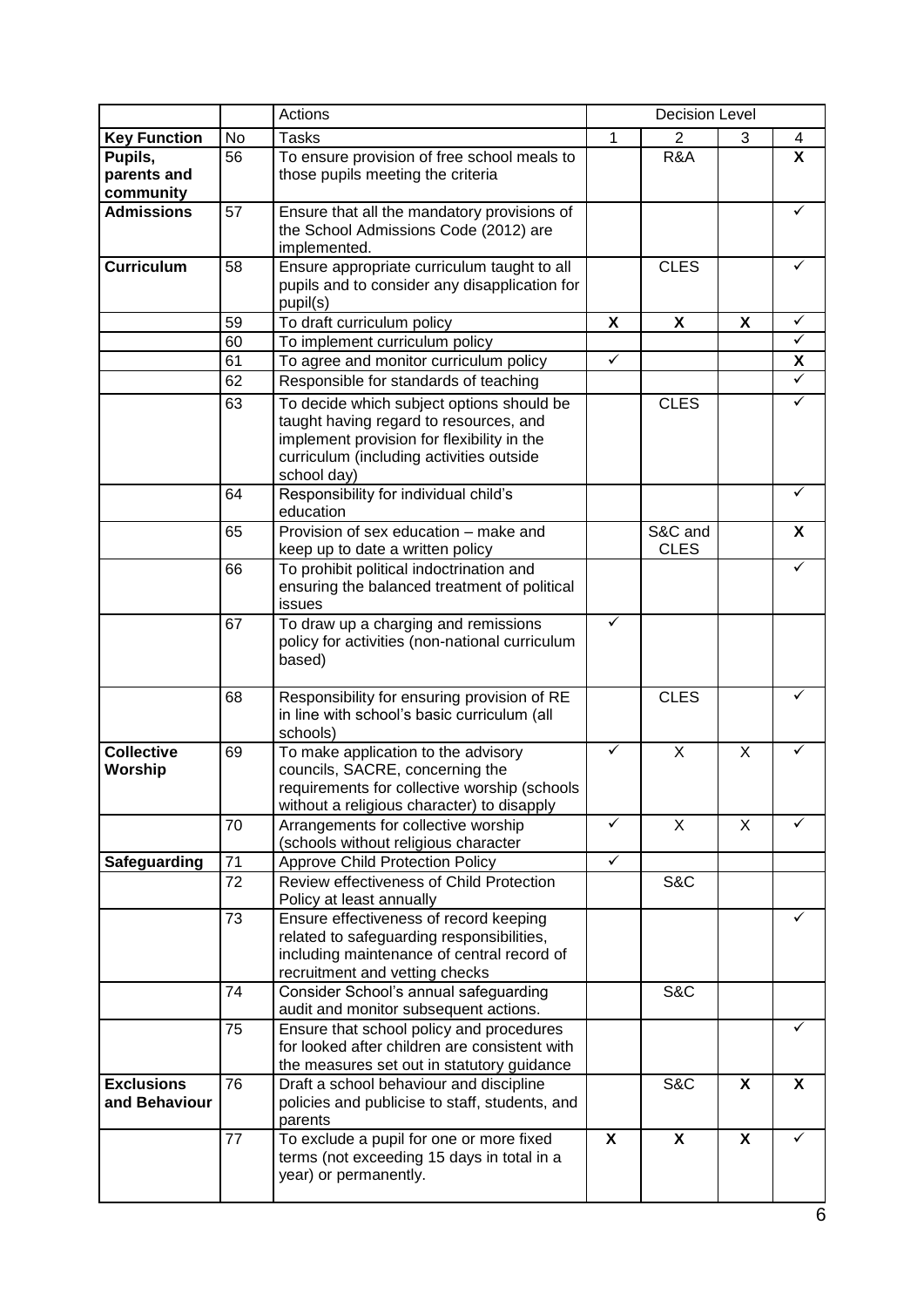|                                                        |    | Actions                                                                                                                                                                                                                                                                                                                                          | <b>Decision Level</b> |                                             |   |                           |
|--------------------------------------------------------|----|--------------------------------------------------------------------------------------------------------------------------------------------------------------------------------------------------------------------------------------------------------------------------------------------------------------------------------------------------|-----------------------|---------------------------------------------|---|---------------------------|
| <b>Key Function</b>                                    | No | <b>Tasks</b>                                                                                                                                                                                                                                                                                                                                     | 1                     | 2                                           | 3 | 4                         |
|                                                        | 78 | To review the use of exclusion and to<br>decide whether or not to confirm all<br>permanent exclusions and fixed term<br>exclusions where the pupil is either<br>excluded for more than 5 days in total in a<br>term or would lose the opportunity to sit a<br>public examination. NB the GB must act<br>through their pupil discipline committee |                       | <b>Disc</b><br>Cttee                        | X | $\boldsymbol{\mathsf{x}}$ |
|                                                        | 79 | To direct reinstatement of excluded pupils                                                                                                                                                                                                                                                                                                       |                       | <b>Disc</b><br>Cttee                        | X | X                         |
|                                                        | 80 | To consider parents' representation about<br>exclusions                                                                                                                                                                                                                                                                                          |                       | <b>Disc</b><br><b>Cttee</b>                 | X | X                         |
| <b>Finance</b><br>procedures                           | 81 | (refer also to 'Academies Handbook' and 'Academies Accounts Direction')                                                                                                                                                                                                                                                                          |                       |                                             |   |                           |
| <b>School</b><br><b>Budgets and</b><br><b>Payments</b> | 82 | Oversee the preparation of the annual<br>budget plan in line with strategic and other<br>relevant plans                                                                                                                                                                                                                                          |                       |                                             |   |                           |
|                                                        | 83 | Approve the first formal budget plan each<br>financial year                                                                                                                                                                                                                                                                                      |                       | R&A                                         | X | X                         |
|                                                        | 84 | Approve the final budget                                                                                                                                                                                                                                                                                                                         | $\checkmark$          |                                             |   |                           |
|                                                        | 85 | Notify the final budget to appropriate<br>authorities                                                                                                                                                                                                                                                                                            |                       |                                             |   | ✓                         |
|                                                        | 86 | Evaluate the impact of the allocation of<br>Pupil Premium Funding on overcoming<br>barriers to learning and report this on the<br>academy website                                                                                                                                                                                                | <b>Evalu</b><br>ate   | <b>CLES</b> to<br>consider<br>and<br>report | ✓ | Repo<br>rt                |
|                                                        | 87 | To monitor monthly expenditure.                                                                                                                                                                                                                                                                                                                  |                       | R&A                                         |   |                           |
|                                                        | 88 | Miscellaneous financial decisions e.g. write-<br>offs (above £500)                                                                                                                                                                                                                                                                               |                       | R&A                                         |   |                           |
|                                                        | 89 | Miscellaneous financial decisions e.g. write-<br>offs (below £500)                                                                                                                                                                                                                                                                               |                       |                                             |   | ✓                         |
|                                                        | 90 | Authorise other income-generation<br>activities                                                                                                                                                                                                                                                                                                  |                       | R&A                                         |   | ✓                         |
|                                                        | 91 | Accept quotations/tenders and authorises<br>orders/contracts for goods, works, and<br>services (above £50,000)                                                                                                                                                                                                                                   | ✓                     |                                             |   |                           |
|                                                        | 92 | Accept quotations/tenders and authorises<br>orders/contracts for goods, works, and<br>services (between £20,000 to £50,000)                                                                                                                                                                                                                      |                       | R&A                                         |   |                           |
|                                                        | 93 | Accept quotations/tenders and authorises<br>orders/contracts for goods, works, and<br>services (below £20,000)                                                                                                                                                                                                                                   |                       |                                             |   |                           |
|                                                        | 94 | Ensure all contracts and agreements<br>conform with finance policies and<br>procedures                                                                                                                                                                                                                                                           |                       |                                             |   |                           |
|                                                        | 95 | Approve applications for business credit<br>cards                                                                                                                                                                                                                                                                                                |                       |                                             |   | ✓                         |
|                                                        | 96 | Ensure economy, efficiency and<br>effectiveness (value for money) in the use<br>of all funds                                                                                                                                                                                                                                                     |                       |                                             |   | ✓                         |
|                                                        | 97 | Authorise bank payments                                                                                                                                                                                                                                                                                                                          |                       |                                             |   | ✓                         |
| <b>Accounting</b>                                      | 98 | Ensure adherence to ESFA and statutory<br>financial arrangements, and agreed internal<br>policies                                                                                                                                                                                                                                                |                       |                                             |   |                           |
|                                                        | 99 | Maintain accurate financial records                                                                                                                                                                                                                                                                                                              |                       |                                             |   |                           |